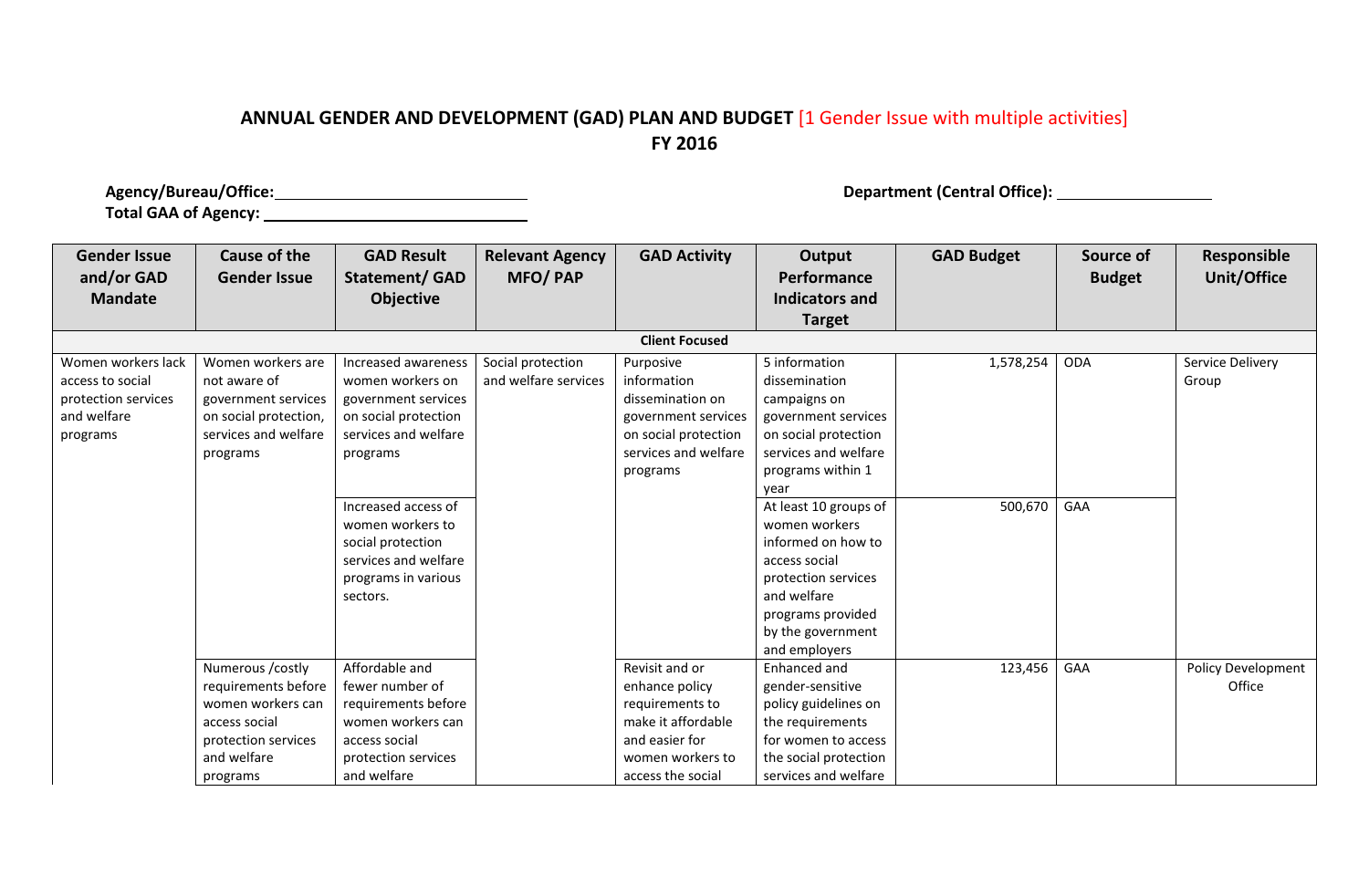| <b>Gender Issue</b> | <b>Cause of the</b>                                 | <b>GAD Result</b>                                                                                                                                           | <b>Relevant Agency</b>                              | <b>GAD Activity</b>                                                                                                                                                                                         | Output                                                                                                                                                                                                                                                                                                           | <b>GAD Budget</b> | Source of     | Responsible                  |
|---------------------|-----------------------------------------------------|-------------------------------------------------------------------------------------------------------------------------------------------------------------|-----------------------------------------------------|-------------------------------------------------------------------------------------------------------------------------------------------------------------------------------------------------------------|------------------------------------------------------------------------------------------------------------------------------------------------------------------------------------------------------------------------------------------------------------------------------------------------------------------|-------------------|---------------|------------------------------|
| and/or GAD          | <b>Gender Issue</b>                                 | <b>Statement/ GAD</b>                                                                                                                                       | <b>MFO/PAP</b>                                      |                                                                                                                                                                                                             | Performance                                                                                                                                                                                                                                                                                                      |                   | <b>Budget</b> | <b>Unit/Office</b>           |
| <b>Mandate</b>      |                                                     | Objective                                                                                                                                                   |                                                     |                                                                                                                                                                                                             | <b>Indicators and</b>                                                                                                                                                                                                                                                                                            |                   |               |                              |
|                     |                                                     |                                                                                                                                                             |                                                     |                                                                                                                                                                                                             | <b>Target</b>                                                                                                                                                                                                                                                                                                    |                   |               |                              |
|                     |                                                     | programs                                                                                                                                                    |                                                     | services and welfare<br>protection programs<br>Assist in the<br>enrollment of<br>women workers<br>especially those in<br>the informal sector,<br>to social protection<br>programs (e.g. SSS,<br>Philhealth) | programs.<br>1,300 informal<br>women workers<br>enrolled to social<br>protection programs<br>(SSS, Philhealth)<br>within 1 year                                                                                                                                                                                  |                   |               |                              |
|                     | Compliance to labor<br>standards and<br>regulations | To enforce and<br>monitor compliance<br>of establishments on<br>labor laws,<br>regulations and<br>standards especially<br>those concerning<br>women workers | Compliance to labor<br>standards and<br>regulations | Issuance of policy<br>labor standards<br>which gives special<br>attention to the<br>special needs of<br>women workers                                                                                       | At least 1 policy<br>issued on labor<br>standards for<br>women workers<br>specific to social<br>protection services<br>and welfare<br>programs by the 3rd<br>quarter of the year<br>1,920<br>establishments<br>informed on GAD<br>and labor standards<br>for women workers<br>upon the issuance of<br>the policy | 51,234            | GAA           | Policy Development<br>Office |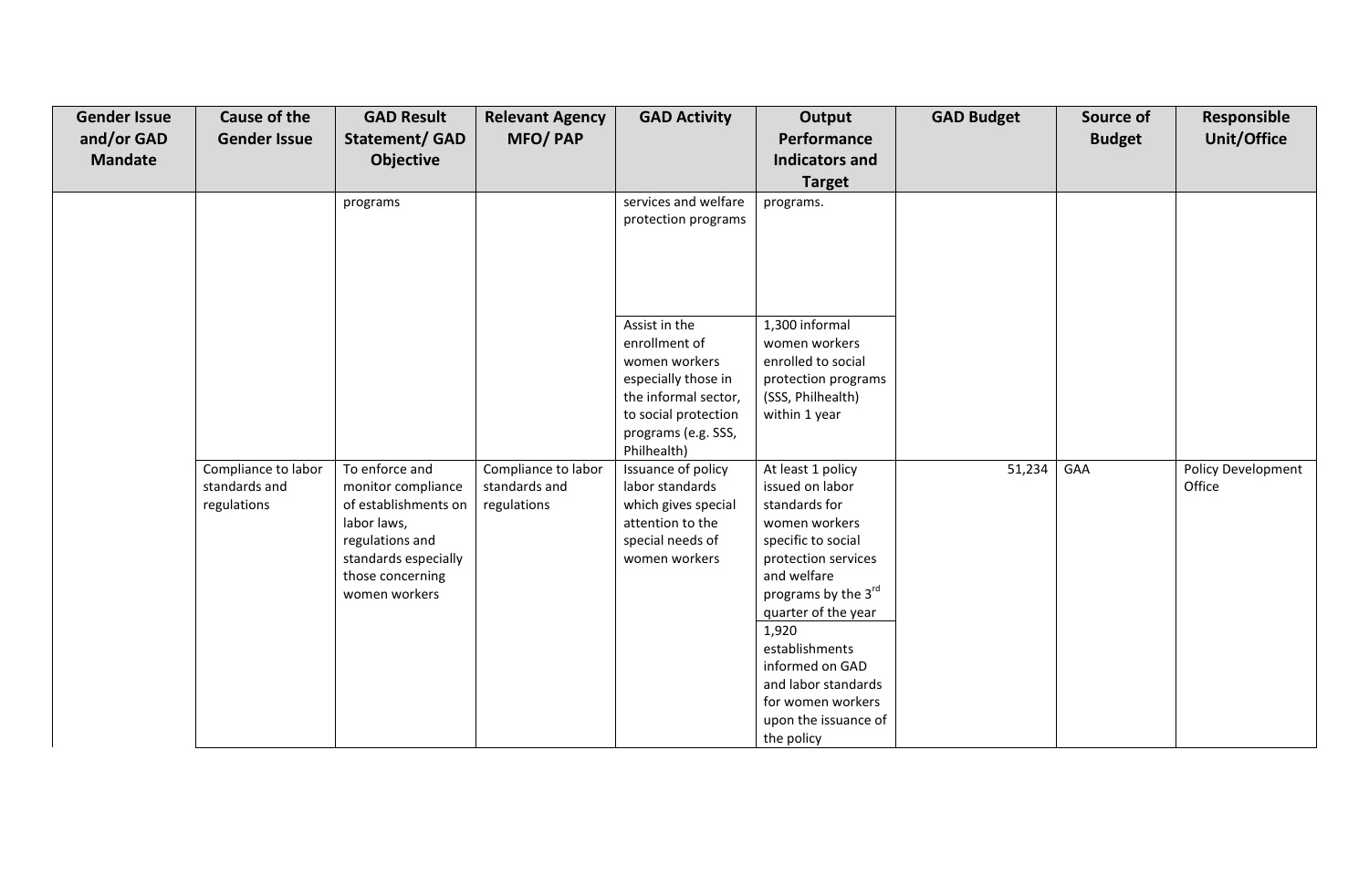| <b>Gender Issue</b><br>and/or GAD<br><b>Mandate</b> | <b>Cause of the</b><br><b>Gender Issue</b> | <b>GAD Result</b><br><b>Statement/ GAD</b><br>Objective | <b>Relevant Agency</b><br><b>MFO/PAP</b> | <b>GAD Activity</b>                  | Output<br>Performance<br><b>Indicators and</b> | <b>GAD Budget</b> | Source of<br><b>Budget</b> | Responsible<br>Unit/Office |
|-----------------------------------------------------|--------------------------------------------|---------------------------------------------------------|------------------------------------------|--------------------------------------|------------------------------------------------|-------------------|----------------------------|----------------------------|
|                                                     |                                            |                                                         |                                          |                                      | <b>Target</b>                                  |                   |                            |                            |
|                                                     |                                            |                                                         |                                          |                                      | Proportion of                                  |                   |                            |                            |
|                                                     |                                            |                                                         |                                          |                                      | women workers                                  |                   |                            |                            |
|                                                     |                                            |                                                         |                                          |                                      | who benefited in                               |                   |                            |                            |
|                                                     |                                            |                                                         |                                          |                                      | the enforcement of                             |                   |                            |                            |
|                                                     |                                            |                                                         |                                          |                                      | the labor standards                            |                   |                            |                            |
|                                                     |                                            |                                                         |                                          |                                      | policy                                         |                   |                            |                            |
|                                                     |                                            |                                                         |                                          |                                      | Percentage of                                  |                   |                            |                            |
|                                                     |                                            |                                                         |                                          |                                      | employers providing                            |                   |                            |                            |
|                                                     |                                            |                                                         |                                          |                                      | social protection                              |                   |                            |                            |
|                                                     |                                            |                                                         |                                          |                                      | services and<br>implementing                   |                   |                            |                            |
|                                                     |                                            |                                                         |                                          |                                      | welfare programs                               |                   |                            |                            |
|                                                     |                                            |                                                         |                                          |                                      | especially for                                 |                   |                            |                            |
|                                                     |                                            |                                                         |                                          |                                      | women workers                                  |                   |                            |                            |
|                                                     |                                            |                                                         |                                          |                                      | At least 45% of                                |                   |                            |                            |
|                                                     |                                            |                                                         |                                          |                                      | women workers are                              |                   |                            |                            |
|                                                     |                                            |                                                         |                                          |                                      | provided with social                           |                   |                            |                            |
|                                                     |                                            |                                                         |                                          |                                      | protection and                                 |                   |                            |                            |
|                                                     |                                            |                                                         |                                          |                                      | welfare programs                               |                   |                            |                            |
|                                                     |                                            |                                                         |                                          |                                      | within 1 year                                  |                   |                            |                            |
|                                                     |                                            | Intensified                                             |                                          | Develop and enforce                  | Proportion of                                  |                   |                            |                            |
|                                                     |                                            | inspection of the                                       |                                          | labor standards that                 | women workers                                  |                   |                            |                            |
|                                                     |                                            | delivery social                                         |                                          | provide minimum                      | benefited by the                               |                   |                            |                            |
|                                                     |                                            | protection services                                     |                                          | protection to                        | enforcement of the                             |                   |                            |                            |
|                                                     |                                            | and welfare                                             |                                          | women workers,<br>especially the new | labor standards                                |                   |                            |                            |
|                                                     |                                            | programs for<br>women workers                           |                                          | entrants and the                     | policy<br>10 labor inspections                 |                   |                            |                            |
|                                                     |                                            |                                                         |                                          | low-skilled                          | on the compliance                              |                   |                            |                            |
|                                                     |                                            |                                                         |                                          |                                      | of employers on the                            |                   |                            |                            |
|                                                     |                                            |                                                         |                                          |                                      | provision of social                            |                   |                            |                            |
|                                                     |                                            |                                                         |                                          |                                      | protection services                            |                   |                            |                            |
|                                                     |                                            |                                                         |                                          |                                      | and welfare within 1                           |                   |                            |                            |
|                                                     |                                            |                                                         |                                          |                                      | year                                           |                   |                            |                            |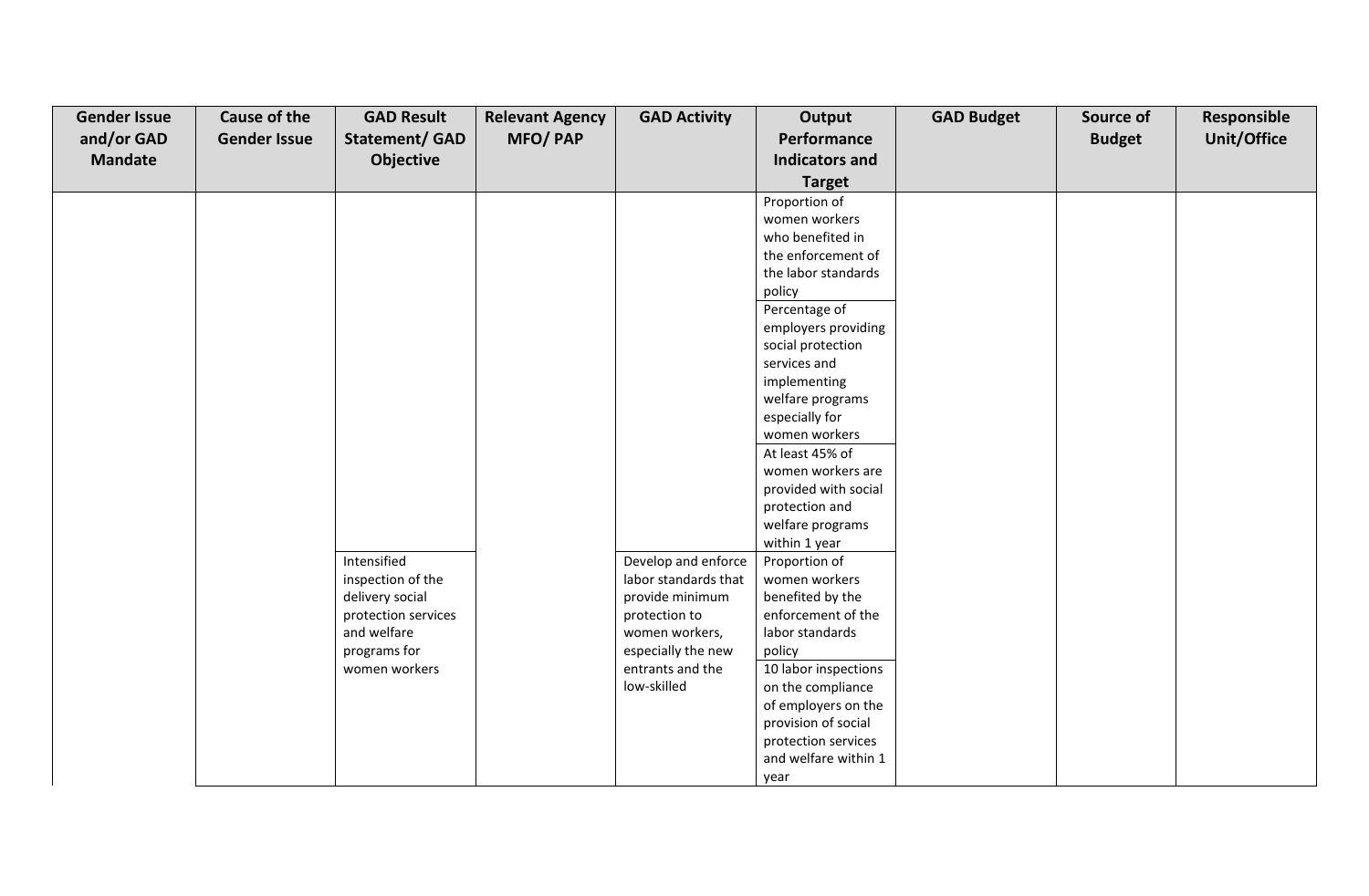| <b>Gender Issue</b>                                                                                                                                                 | <b>Cause of the</b>                                                                           | <b>GAD Result</b>                                                                                 | <b>Relevant Agency</b>                                                                                                                                                 | <b>GAD Activity</b>                                                                                                                                                                                            | Output                                                                                                                                                                                                                                                                     | <b>GAD Budget</b> | Source of     | <b>Responsible</b>        |
|---------------------------------------------------------------------------------------------------------------------------------------------------------------------|-----------------------------------------------------------------------------------------------|---------------------------------------------------------------------------------------------------|------------------------------------------------------------------------------------------------------------------------------------------------------------------------|----------------------------------------------------------------------------------------------------------------------------------------------------------------------------------------------------------------|----------------------------------------------------------------------------------------------------------------------------------------------------------------------------------------------------------------------------------------------------------------------------|-------------------|---------------|---------------------------|
| and/or GAD                                                                                                                                                          | <b>Gender Issue</b>                                                                           | <b>Statement/ GAD</b>                                                                             | <b>MFO/PAP</b>                                                                                                                                                         |                                                                                                                                                                                                                | Performance                                                                                                                                                                                                                                                                |                   | <b>Budget</b> | <b>Unit/Office</b>        |
| <b>Mandate</b>                                                                                                                                                      |                                                                                               | <b>Objective</b>                                                                                  |                                                                                                                                                                        |                                                                                                                                                                                                                | <b>Indicators and</b>                                                                                                                                                                                                                                                      |                   |               |                           |
|                                                                                                                                                                     |                                                                                               |                                                                                                   |                                                                                                                                                                        |                                                                                                                                                                                                                | <b>Target</b>                                                                                                                                                                                                                                                              |                   |               |                           |
| Sec. 26 C of IRR of<br>MCW: DTI, DOST,<br>TRC, and BSOs shall<br>provide trainings (to<br>women) focused on<br>packaging,<br>marketing, product<br>development, etc |                                                                                               | Increased access of<br>same group of<br>women to technical<br>assistance for their<br>enterprises | MFO: Development<br>and Promotion<br><b>Services for MSMEs</b><br>PAP: Facilitation in<br>the conduct of<br>product research<br>and development<br>and design services | Consultation with<br>women<br>entrepreneurs to<br>identify their needs<br>for technical<br>assistance<br>Planning and<br>implementation of<br>customized<br>assistance to<br>identified women<br>entrepreneurs | Number of women's<br>groups to be<br>consulted<br>15 women's groups<br>to be consulted by<br>the 3 <sup>rd</sup> quarter of<br>the year<br>150 women<br>entrepreneurs<br>trainied/assisted at<br>the end of the year<br>Number of women<br>entrepreneurs to be<br>assisted | 345,650           | GAA           | Service Delivery<br>Group |
|                                                                                                                                                                     |                                                                                               |                                                                                                   |                                                                                                                                                                        | <b>Organization Focused</b>                                                                                                                                                                                    |                                                                                                                                                                                                                                                                            |                   |               |                           |
| Very low (20%)<br>representation of<br>women in third $(3^{rd})$<br>level posts.                                                                                    | Lack of training<br>opportunities for<br>women employees<br>to qualify for 3rd<br>level posts | Availability of equal<br>training<br>opportunities for<br>women and men<br>employees              | <b>HRD Services;</b><br>Appointment and<br>other Personnel                                                                                                             | Inclusion of women<br>employees in<br>trainings especially<br>on management and<br>leadership skills<br>training among<br>others                                                                               | At least 2-3<br>leadership skills and<br>management<br>trainings for women<br>employees vying for<br>3rd level posts.<br>Perceived change or<br>openness of the                                                                                                            | 546,000           | GAA           | <b>HRD</b>                |
|                                                                                                                                                                     |                                                                                               | Increased<br>representation of<br>women in 3rd level<br>posts to 40% in 5<br>years                |                                                                                                                                                                        | Profiling of qualified<br>women candidates<br>for 3 <sup>rd</sup> level posts for<br>review and<br>consideration of                                                                                            | agency to women's<br>appointment to 3rd<br>level posts.<br>100% of qualified<br>women included in<br>the profile by the<br>1st quarter of the<br>year                                                                                                                      |                   |               |                           |